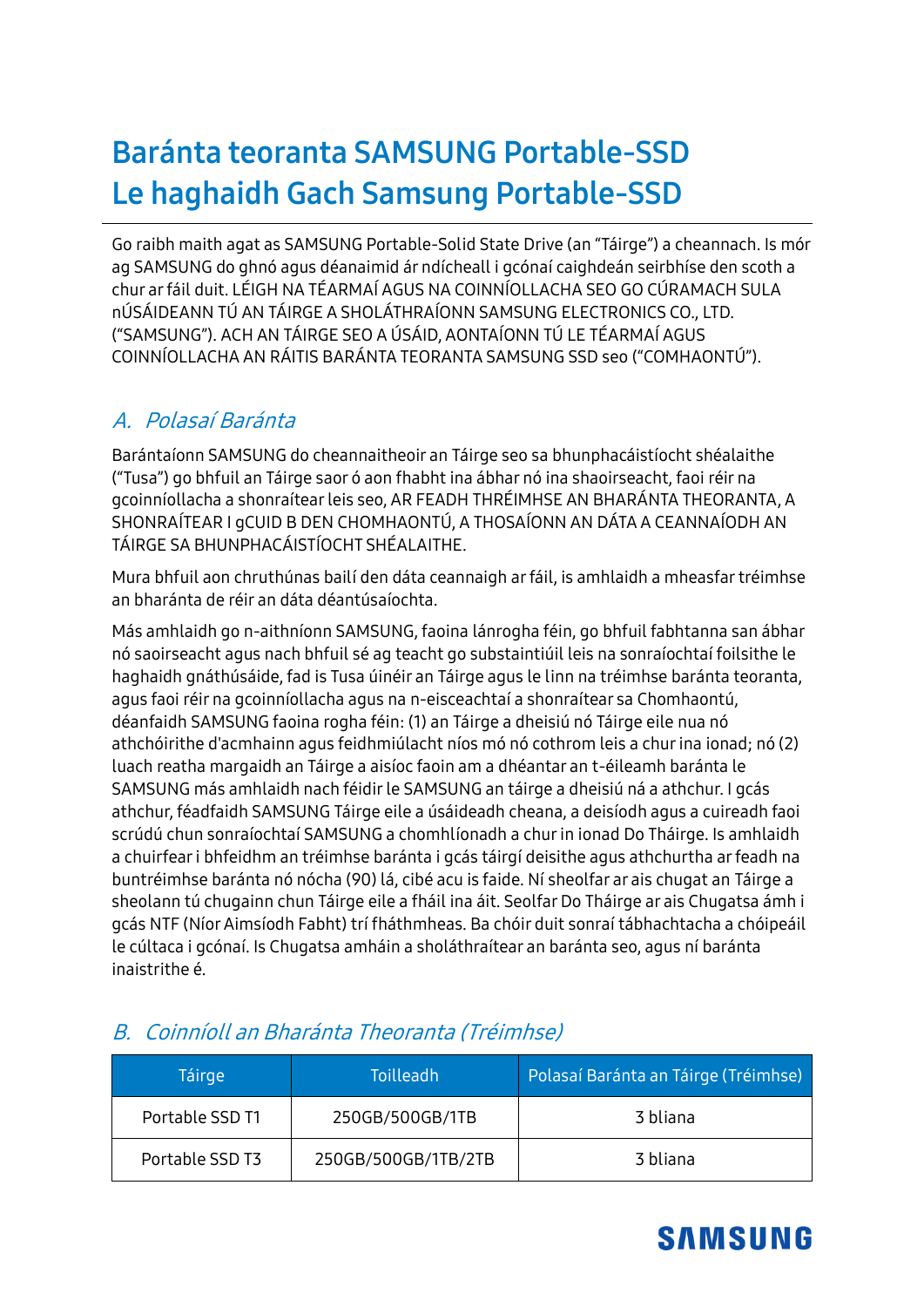| Portable SSD T5       | 250GB/500GB/1TB/2TB | 3 bliana |  |
|-----------------------|---------------------|----------|--|
| Portable SSD X5       | 500GB/1TB/2TB       | 3 bliana |  |
| Portable SSD T7 Touch | 500GB/1TB/2TB       | 3 bliana |  |
| Portable SSD T7       | 500GB/1TB/2TB       | 3 bliana |  |

### C. Raon Feidhme an Bharánta Theoranta

NÍ BHEIDH feidhm leis an mbaránta a shloinntear anseo más amhlaidh: (i) nár baineadh leas as an Táirge i gcomhréir le treoracha ar bith [\(http://www.samsung.com/ssd\)](http://www.samsung.com/ssd), (ii) nár baineadh leas as an Táirge don fheidhm agus don timpeallacht a bhí ceaptha dó, (iii) gur tharla aon chliseadh nó fabht de bharr táirge, bogearraí ná comhchuid le tríú páirtí bheith i láthair, bídís údaraithe nó ná bídís, (iv) gur tharla aon chliseadh ná aon fhabht mar thoradh ar shuiteáil mhíchuí nó tástáil mhíchuí, mí-úsáid, faillí, deisiú neamhúdaraithe, athrú nó timpiste, nó cúiseanna eile seachtracha agus (v) gurb ann d'aon imthosca eile a mheasann SAMSUNG a bheith ina bhfianaise gur sháraigh Tusa an Comhaontú seo. Aithníonn tú agus aontaíonn tú nár ceapadh an Táirge agus nach n-úsáidfear an táirge chun na críocha seo a leanas, córais tacaíochta beatha, cúram criticiúil, trealamh míochaine nó sábháilteachta, nó feidhmeanna comhchosúla, mar a bhféadfaí beatha a chailliúint nó díobháil cholanda teacht mar thoradh ar chliseadh táirge, nó i bhfeidhm mhíleata nó cosanta ar bith, nó i soláthar poiblí ar bith lena mbainfeadh téarmaí nó forálacha speisialta, gan a bheith teoranta do na nithe sin. Dá réir sin, séanann SAMSUNG aon dliteanas agus gach dliteanas i dtaca le, nó mar thoradh ar, nó a bhaineann le haon úsáid den Táirge agus glacann tú freagracht as gach riosca a eascraíonn as aon fheidhm dá leithéid nó aon fheidhm chomhchosúil a bhaintear as an Táirge.

NÍ chumhdaíonn baránta SAMSUNG aon chostas ná speansais a bhaineann le hathchóiriú/cóimeáil an Táirge agus aisghabháil sonraí le haghaidh deisiúchán nó athchur. Agus NÍ chumhdaíonn baránta SAMSUNG Táirgí, cuir i gcás go bhfuarthas iad i bpacáistíocht mhíchuí, má tá athrú déanta orthu, nó má tá díobháil fhisiciúil déanta dóibh. Déanfar scrúdú ar tháirgí nuair a fhaightear iad. Féadann tú breathnú ar liosta de na nithe nach gcumhdaítear faoin mbaránta, nach liosta uileghabhálach é, thíos:

- Pacáistíocht mhíchuí nó seoladh míchuí, lena n-áirítear soitheach seolta neamhcháilithe;
- Aon athrú, mionathrú, nó damáiste fisiciúil don Táirge, lena n-áirítear ach gan a bheith teoranta do, scríoblínte doimhne;
- Lipéid nó barrachóid SAMSUNG a athrú, a mhionathrú nó a bhaint den Táirge;
- Pacáil an Táirge a bheith oscailte;
- Sraithuimhir in easnamh nó curtha as a riocht d'aon toil.

### D. Teorainneacha leis an mBaránta agus Teorainneacha maidir le Dliteanas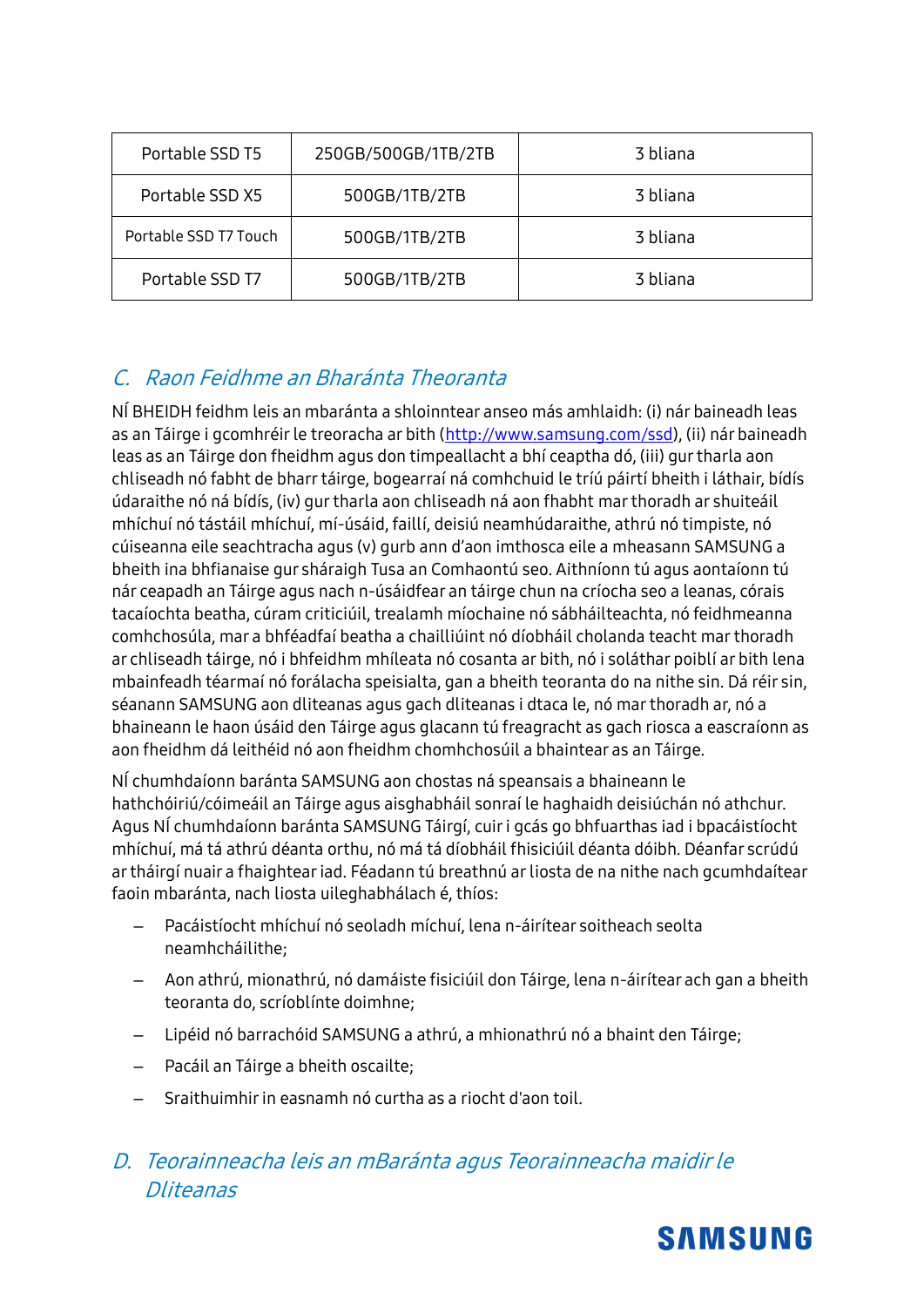ACH AMHÁIN I GCÁS NA MBARÁNTAÍ A SHLOINNTEAR LEIS SEO, SÉANANN SAMSUNG GACH BARÁNTA SAINRÁITE AGUS INTUIGTHE, LENA nÁIRÍTEAR ACH GAN A BHEITH TEORANTA D'AON BHARÁNTA MAIDIR LE HINDÍOLTACHT, OIRIÚNACHT D'FHEIDHM ÁIRITHE, NEAMHSHÁRÚ, AGUS IOMPAR AGUS GNÁTHCHLEACHTADH. IS AMHLAIDH GO BHFUIL TRÉIMHSE GACH BARÁNTA SAINRÁITE AGUS INTUIGTHE TEORANTA DO THRÉIMHSE AN BHARÁNTA THEORANTA. IS AMHLAIDH A SHONRAÍTEAR DLITEANAS IOMLÁN SAMSUNG SA CHOMHAONTÚ SEO AGUS GURB É SEO AN tAON RÉITEACH ATÁ AR FÁIL DUIT I GCÁS SHÁRÚ AN CHOMHAONTAITHE. IS AMHLAIDH NACH MBEIDH SAMSUNG, A CHUID SOLÁTHRAITHE, NÁ AON CLEAMHNAÍ LEIS FREAGRACH AS AON DAMÁISTE INDÍREACH, IARMHARTACH, TEAGMHASACH NÓ SPEISIALTA, AON CHAILLTEANAS AIRGEADAIS NÓ AON SONRAÍ NÓ COMHAID CHAILLTE. FIÚ MÁS AMHLAIDH GUR CUIREADH IN IÚL DO SAMSUNG GO BHFÉADFADH AN DAMÁISTE SIN TARLÚ AGUS D'AINNEOIN GUR THEIP AR AON RÉITEACH TEORANTA A SHAINCHUSPÓIR A CHOMHLÍONADH. IS AMHLAIDH NACH MÓ DLITEANAS SAMSUNG NÁ AN MÉID A D'ÍOC TÚ AS AN TÁIRGE. IS AMHLAIDH GO BHEUIL FEIDHM AG NA TEORAINNEACHA AGUS NA hEISIATACHTAÍ SEO SA MHÉID IS MÓ AGUS A CHEADAÍTEAR FAOIN DLÍ IS INFHEIDHME.

### E. Dlí agus Dlínse

Rialófar agus forléireofar an Comhaontú seo de réir dhlíthe Phoblacht na Cóiré (ach forálacha coinbhleachta dlí a d'fhéadfadh dlíthe dlínse eile a threorú á gcur as an áireamh). Déanfar gach díospóid, conspóid agus éileamh idir na páirtithe a eascraíonn as nó i dtaca leis an gComhaontú (lena n-áirítear eiseadh, bailíocht nó foirceannadh) a réiteach trí eadráin i Súl, an Chóiré, trí mheán an Bhéarla agus faoi na Rialacha maidir le hEadráin de chuid an Chomhlachais Trádála Idirnáisiúnta. Ní bheidh dul thar bhreith na dámhachtana eadrána agus beidh ar na páirtithe géilleadh don dámhachtain sin. Seachas sa mhéid go bhféadfadh nochtadh a bheith riachtanach chun an breithiúnas a chlárú agus a chur chun feidhme, coimeádfar gach ní a bhaineann leis an eadráin, an dámhachtain san áireamh, faoi rún.

| Réigiún nó Tír        | Ainm an Ionaid Seirbhíse   | Seoladh                                                                                     | Fón                                                                                                                                                                                                  |
|-----------------------|----------------------------|---------------------------------------------------------------------------------------------|------------------------------------------------------------------------------------------------------------------------------------------------------------------------------------------------------|
| <sup>하국</sup> (Korea) | 시머스 (주)                    | 수원점: 경기도 수원시 영통구 중부대로<br>448번길 97 삼성테크노 112호<br>용산점: 서울시 용산구 청파로 20길 34<br>선인상가 21동 3층 211호 | 삼성전자: 1588-3366<br>시머스: 070-8250-2646                                                                                                                                                                |
| America               | Total Tech Solutions, Inc. | 49 Commerce Road, Carlstadt, NJ 07072                                                       | 1-800-SAMSUNG<br>$(1-800-726-7864)$                                                                                                                                                                  |
| E.U. (Europe)         | Hanaro Europe BV           | Florijn 8, 5751 PC Deurne, The<br>Netherlands                                               | DE: 06196 77 555 77<br>UK: 0330-SAMSUNG (726-7864)<br>NL: 088-9090-100<br>BE: 022 01 24 18<br>CH: 0800-SAMSUNG (726-7864)<br>AT: 0800-SAMSUNG (726-7864)<br>For other countries :<br>00800-8010-8011 |

Chun tuilleadh eolais a fháil, tabhair cuairt ar http://www.samsung.com/ssd and http://www.samsung.com/support.